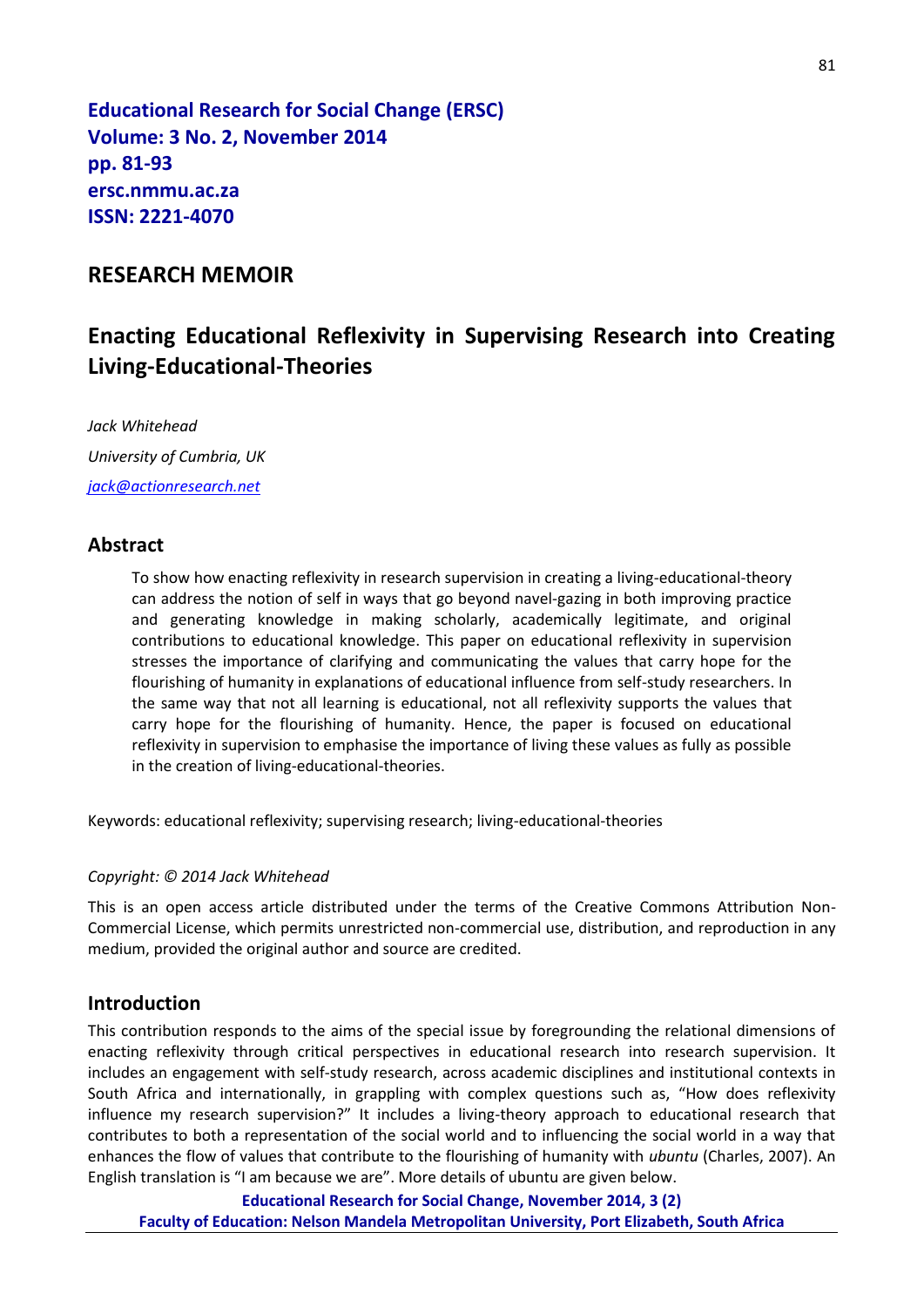A living-educational-theory is an explanation produced by a self-study researcher to explain the educational influence in his or her own learning, in the learning of others, and in the learning of the social formations in which we live, work, and research (Whitehead, 2008, 2012a). The self studied is the ontological, relational self whose explanations and standards of judgment are constituted by that self's life-affirming and lifeenhancing values. These are clarified and communicated as they emerge through the research.

Living Theory research is distinguished from a living-educational-theory in terms of the abstract, general principles that can be used to characterise this approach to research. In contrast to these general principles a living-educational-theory is the unique explanation produced by an individual. I shorten livingeducational-theory to living-theory in this paper.

A distinction is also drawn between reflection and reflexivity. By reflection I mean a process of consciously thinking about our experiences, feelings, actions, and responses through which we learn in self-study enquiries of the kind, "How do I improve what I am doing?" By reflexivity I mean a process through which we clarify and communicate the ontological values we use to give our lives meaning and purpose, and which form the explanatory principles and living standards of judgment in our explanations of educational influence in self-study enquiries of the "How do I improve what I am doing?" kind.

# **Approach**

The approach generated through enacting educational reflexivity into research supervision, is known as Living Theory research (Whitehead, 2008, 2012b). This is grounded in what Dadds and Hart (2001, p. 169) referred to as methodological inventiveness. In this approach, self-study researchers explore the implications of asking, researching, and answering questions of the kind, "How do I improve what I am doing?" The "I" is a relational "I" perhaps best represented as i~we to recognise the mutual influence of an individual with other/s in relational contexts. Insights into an ubuntu way of being (Mandela, 2006) are drawn on to distinguish the values that carry hope for the flourishing of humanity. My living-theory methodology draws insights from approaches such as action research and others such as those Creswell (2007) summarised: phenomenology, case study, narrative inquiry, ethnography, and grounded theory. The approach has much in common with autoethnography (Ellis, Adams, & Bocher, 2011, p. 273) in that the researcher seeks to describe and systematically analyse personal experience in order to understand cultural experience. It differs with its emphasis on the priority given to the knowledge-creating capacities of the individual. A living-theory methodology also engages in making contributions to the generation of a culture of inquiry (Delong, 2002, 2013, 2014) as well as understanding cultural experience and influence.

The approach also draws on digitalised visual data from professional practice in a process of empathetic resonance (Whitehead, 2012b). Huxtable (2009) described how this can be used to clarify and communicate the meanings of the embodied expressions of energy-flowing, ontological values that the self-study researcher uses to give meaning and purpose to existence and to explain educational influences in learning. This approach informs many living-theories, such as those in the December 2013 issue of the *Educational Journal of Living Theories*. That issue, with contributions from Delong (2013), Campbell (2013), Griffin (2013) and myself (Whitehead, 2013) is particularly relevant to this paper on research supervision because it explains how I influenced, as supervisor, Delong's living-theory doctorate and how Delong influenced, as supervisor, the living-theory master's dissertations of both Campbell and Griffin.

I am also using the values I identify as carrying hope for the flourishing of humanity, to distinguish what I mean by *a critical perspective* in my research supervision. By a critical perspective, I am not meaning the application of critical theory (Carr & Kemmis, 1986) to the generation of a living-educational-theory. This is because of a limitation in the application of any pre-existing theory as the dominating explanation in the generation of a living-educational-theory. In generating a living-educational-theory, an individual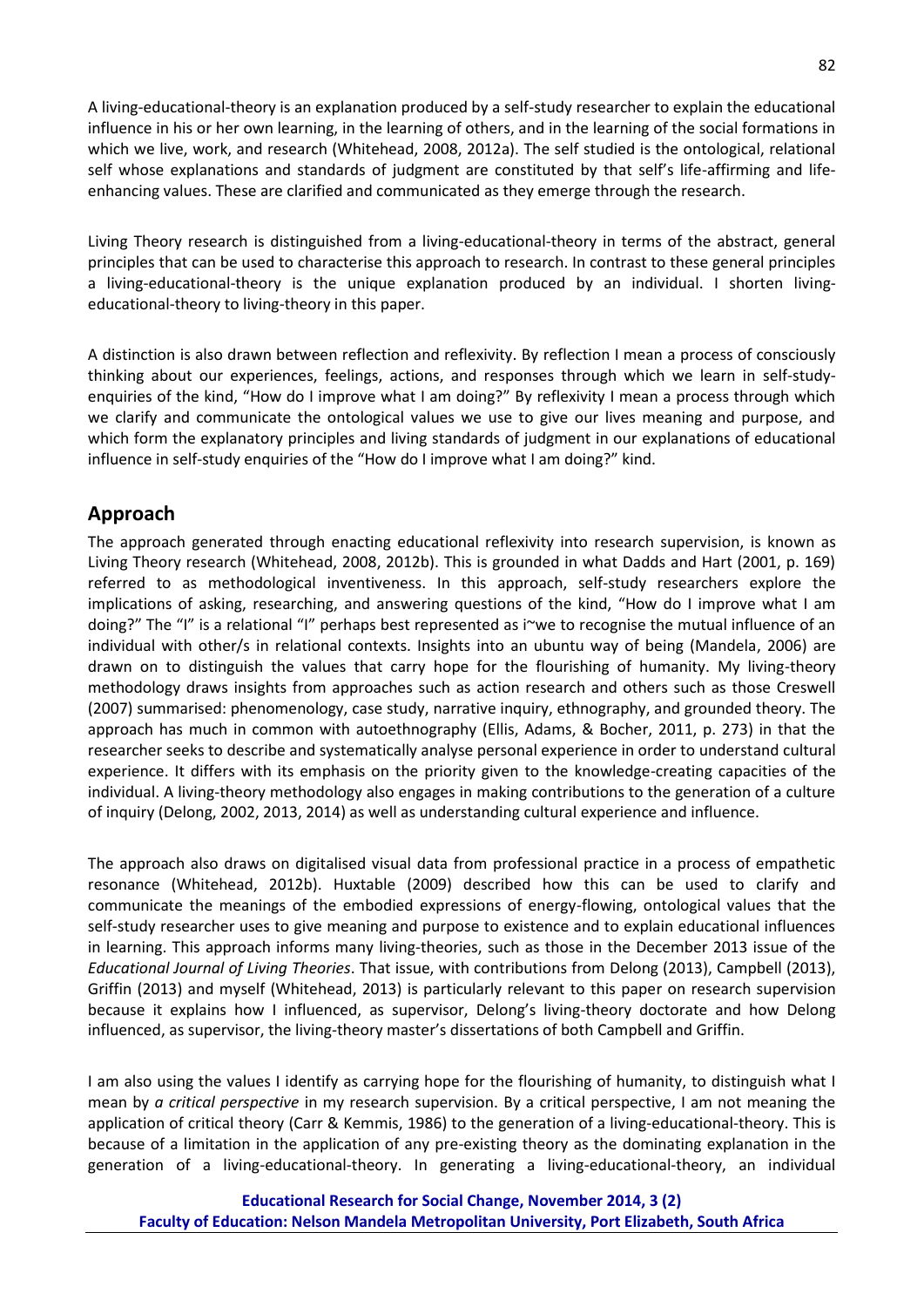transcends the limitations of applying abstract concepts to explain his or her educational influence. An individual's living-educational-theory is unique and irreplaceable. It can draw insights from the conceptual frameworks of existing theories but always engages with these frameworks in a creative and critical way.

# **Being Critical and Enhancing Reflexivity**

In enacting reflexivity in creating a living-educational-theory it is always possible to strengthen the objectivity of the explanation where objectivity is understood, in Popper's (1975, p. 45) terms, to be grounded in intersubjective criticism in the mutual rational controls of critical discussion. To overcome limitations in the subjective grounding of knowledge claims, and criticisms of navel-gazing or being merely anecdotal, I use four questions with my students. These are derived from Habermas' (1976, pp. 2-3) four criteria of social validity in validation groups of between three and eight peers.

The questions are:

- 1) How can I enhance the comprehensibility of my explanation?
- 2) How can I strengthen the evidence I use to justify my assertions or claims to knowledge?
- 3) How can I deepen and extend my sociohistorical and sociocultural understandings of their influence in my writings and practice?
- 4) How can I improve the authenticity of my explanations in showing over time and interaction that I am truly committed to living as fully as possible the ontological values I claim to hold?

As well as stressing the importance of enhancing social validity in relation to the explanations produced by my students, I always stress the importance of their personal responsibility for telling the truth as they see it, in terms of Polanyi's (1958) post-critical philosophy. In this philosophy, an individual decides to understand the world from his or her point of view "as a person claiming originality and exercising  $\dots$ judgment responsibly with universal intent" (p. 327). In other words, enhancing reflexivity involves both a personal and democratic commitment to being critical. The democratic processes of enhancing criticism in a validation group, using the above questions, do not determine the truth of an explanation. The individual researchers accept responsibility for telling truth as they see it with the help of insights from a validation group.

The critical perspective I am using is focused on the use of the ontological values of the individual. These are the values individuals use to give meaning and purpose to their lives and to which they hold themselves accountable. These values are the explanatory principles they use to explain their educational influences in learning, and the critical principles they use in evaluating the validity of their claims to be improving their practice. This is not to deny the value of critical theory in unmasking the political, economic, and cultural hegemonies that can distort our understandings of the sociohistorical and sociocultural influences in our writings and practice. It is, however, to insist that living-educational-theories transcend the limitations in critical theory to explain the educational influences of individuals in their own learning, in the learning of others, and in the learning of the social formations in which we live, work, and research.

### **Results**

The following brief overview of the results is focused on the aim of showing how enacting reflexivity in supervising living-educational-theories for higher degrees can address the notion of self in both improving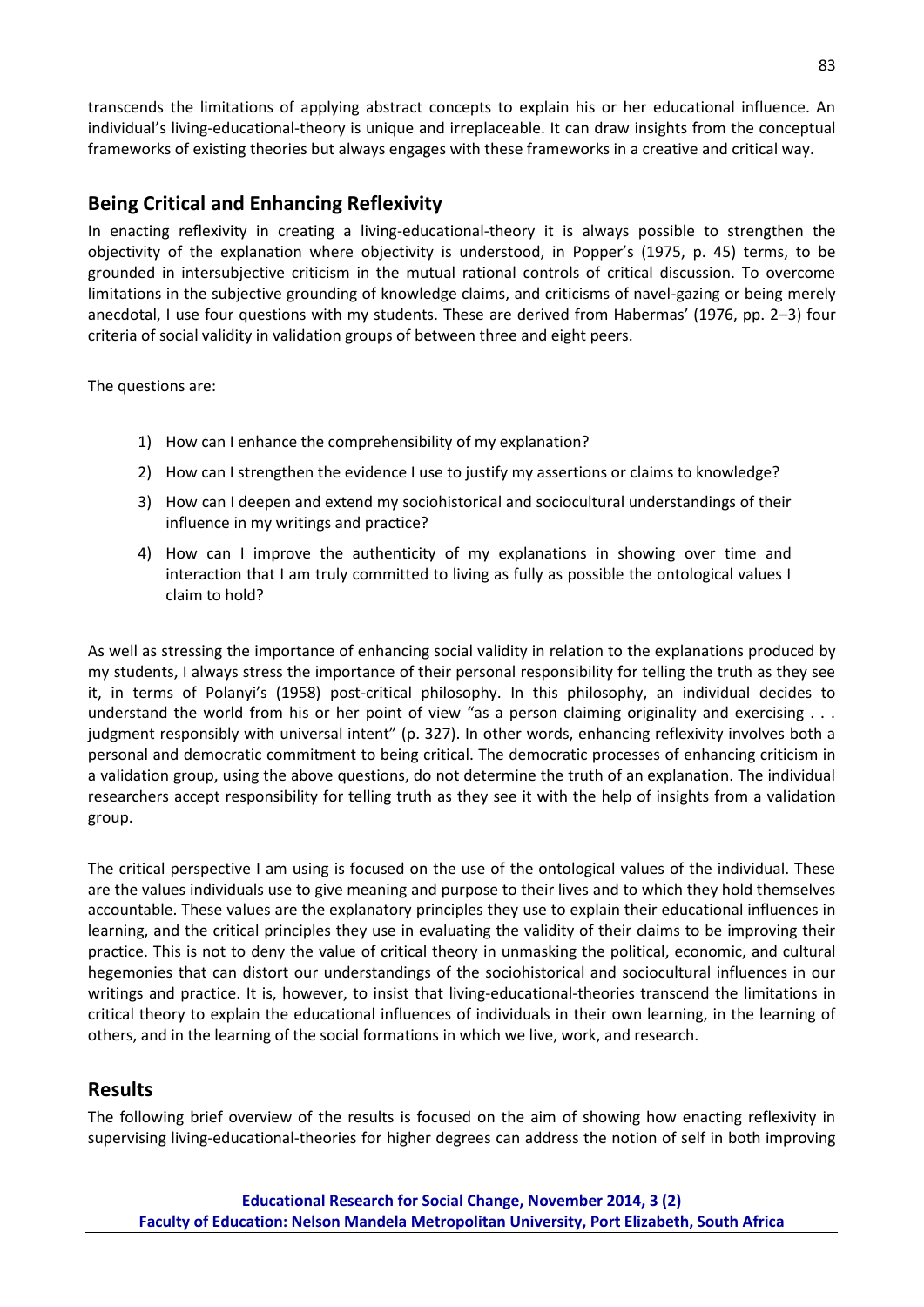practice and generating knowledge in making scholarly, academically legitimate, and original contributions to educational knowledge.

The evidence to justify this claim is focused on the living-educational-theory doctorates, including my own, that have been legitimated as original contributions to educational knowledge. I include the original contribution in my doctorate because of the principles I clarified and communicated in distinguishing my educational reflexivity. I also include this contribution because of the importance my students have given to seeing me research my own practice alongside their own research as I practice and evolve the living of the principles of reflexivity that I bring into my supervision.

All Living Theory researchers enact reflexivity in clarifying and communicating their meanings of the embodied expressions of the ontological values that form the explanatory principles in their explanations of influence. In supervising living-theory research, and in clarifying and communicating these meanings, I draw on Feyerabend's (1975, p. 17) insight that meanings are clarified in the course of their emergence in practice. My focus on the importance of life-enhancing values as explanatory principles is because they are the values that individuals use to give their lives meaning and purpose and to which they hold themselves accountable for living as fully as possible in their practice.

The evidence for these claims is publically available from the online database at <http://www.actionresearch.net/living/living.shtml> . It includes more than 30 of the living-theory doctorates I supervised to successful completion between 1996 and 2012 that explicitly enact this reflexivity. The living-theory doctorates of Phillips (2011) and Charles (2007) could be of particular interest to researchers in South Africa because of the inclusion of ubuntu ways of being as explanatory principles and living standards of judgment to which the researchers held themselves accountable.

I shall now focus on how I enact educational reflexivity in my supervision as I explain my educational influence in my own learning, in the learning of others, and in the learning of the social formations in which the research is located. These explanations are related. In explaining my educational influence in the learning of others, I recognise the validity of including insights from what I have learned of my educational influence in my own learning. For example, I stress the importance of the influence of social formations in the learning of myself and of others. This is because whatever we do is located in particular social contexts that influence what we do; hence the importance of including an understanding of the sociohistorical and sociocultural influences in explanations of educational influences in learning.

The relationship between these three explanations has been a continuously evolving characteristic of my enacting reflexivity in my supervision.

#### **i) Enacting educational reflexivity in explaining my educational influence in my own learning.**

Here are three principles that distinguish the enactment of my educational reflexivity. I include these in explaining my educational influences in my own learning and that I bring into my supervision. The first is recognising my "I" as a living contradiction through the use of visual data. By a living contradiction, I mean that one's "I" in exploring the implications of asking, researching, and answering a question of the kind, "How do I improve what I am doing?", holds together the experience of holding an ontological value, and of negating the value. It is important to recognise that the experience of existing as a living contradiction may be grounded in a social context where the contradiction is not from self but from others or from social formations.

The second principle is the decision of personal knowledge above—taken from Polanyi (1958). This principle is particularly important in enacting educational reflexivity by helping to resist the hegemonic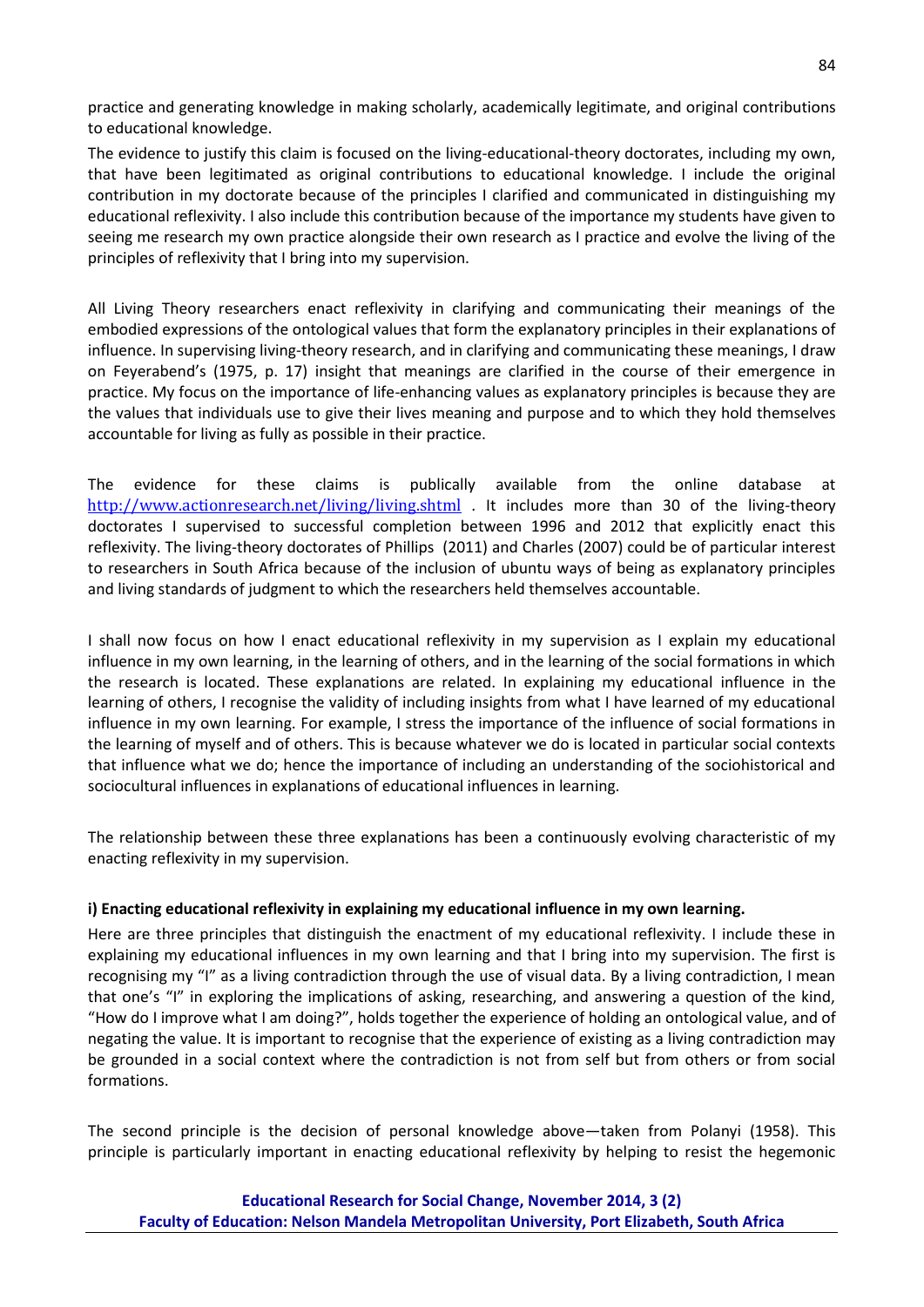pressures in academic cultures to explain one's own life and influences in terms of the abstractions of conceptual theories.

The third principle is the use of multimedia narratives for clarifying and communicating the meanings of embodied expressions of ontological values as explanatory principles in explanations of educational influences in learning.

#### *a) Recognising "I" as a living contradiction.*

I cannot overemphasise the importance of recognising oneself as a living contradiction in one's practice. In my case, I believed that I had established enquiry learning in my science classrooms when teaching science in a London comprehensive school during 1972–73. The inspectorate provided me with a video-camera and recorder and asked that I explore its potential as an educational aid in the science department where I was Head of Science. I turned the video on myself and viewed myself teaching science. My shock in seeing myself as a living contradiction was in recognising that I believed that I had established enquiry learning in which pupils were asking their own questions and that I was responding to their questions. The video showed that I was providing the pupils with the questions and that not one of the pupils was asking their own question. This triggered my imagination to think of ways in which I could improve my practice, and within eight weeks I could show evidence that some of the pupils were asking their own questions and that I was responding to their questions. This quality of reflexivity in learning to question my own assumption has remained with me and I emphasise it in my research supervision.

### *b) Learning to resist the imposition of abstract conceptual theories on explanations of educational influence.*

My second experience of enacting educational reflexivity was in the mixed ability exercise in science (Whitehead, 1976a, 1976b) when I researched, with six teachers over some 18 months, improving learning for 11–14 year olds in mixed ability science groups. In conversation with the teachers, I asked about their concerns and what mattered to them. Martin Hyman, one of the teachers, explained:

*By the time they come to us a lot of people have lost their trust, confidence and eagerness to learn. We have to start trying to get it back and we succeed only partially. All the children, even the nonexam children are bound by the constraints of teachers who feel obliged to cover exam syllabuses. I think this is where the confidence goes. (as cited in Whitehead, 1976b, p. 3)*

Hyman highlighted the importance of trust, confidence, and eagerness to learn as values that he held himself accountable to, and which distinguished his reflexivity.

My own learning in this research was focused on a mistake I made in my first research report (Whitehead, 1976a) in which I explained the learning of the teachers in terms of academic models of teaching and learning, evaluation, and innovation. My academic colleagues praised the report for the way I had used these academic models. After I submitted this report to the teachers, they all commented that they understood the way I had used the academic models but that they couldn't see themselves in the report. Immediately this criticism was made, I could see that it was justified. I had replaced the explanatory principles used by the teachers with the abstract conceptualisations of academic models. With the help of Paul Hunt, a former postgraduate education student in his first year of teaching, we reconstructed the report (Whitehead, 1976b) in a way that the other teachers accepted as containing valid explanations of their practice and learning. The constraining power of academic cultures to influence the explanations of individuals within the theoretical frameworks of abstract theories continues (Whitehead, 2014a).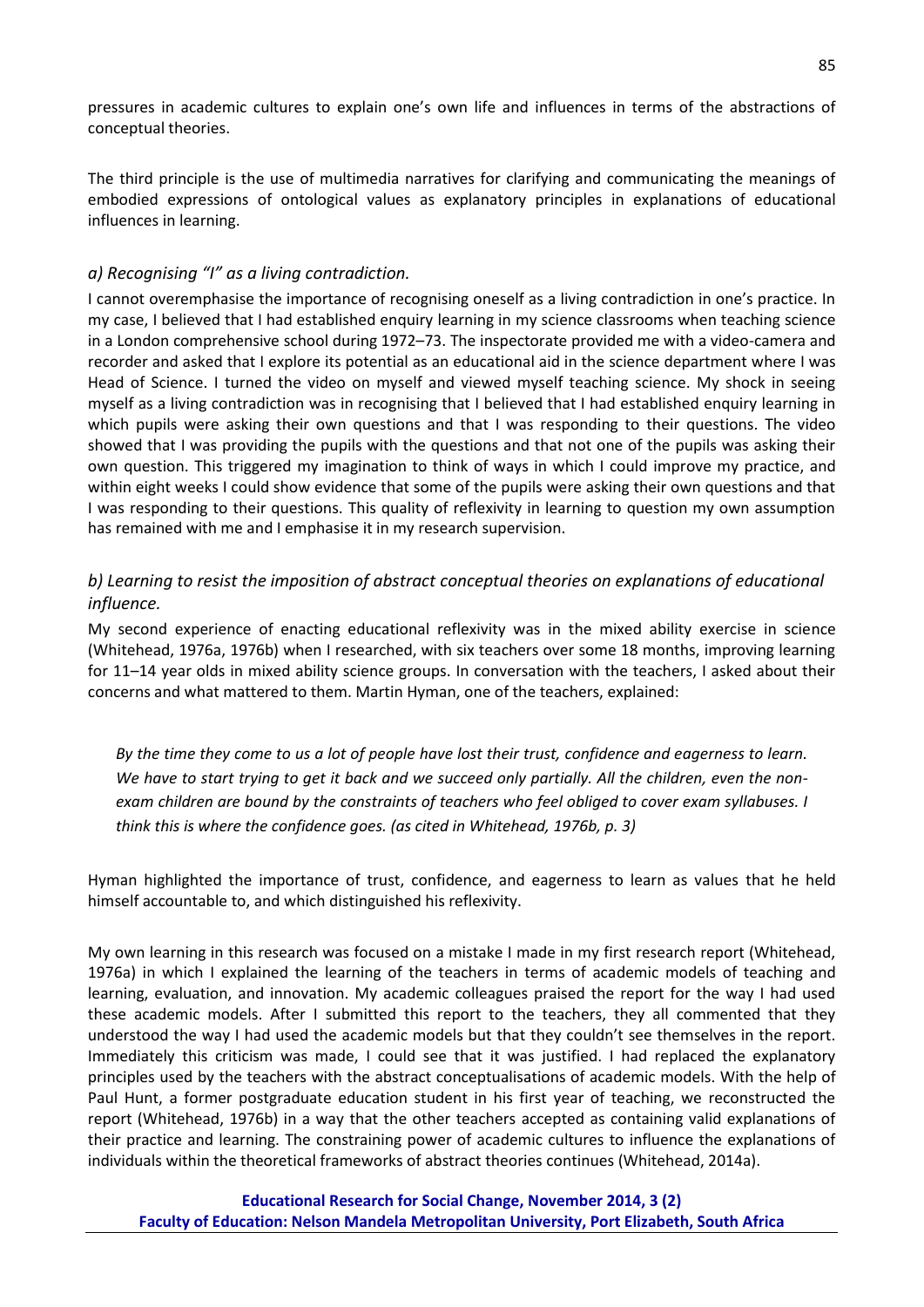This second report also explicated, for the first time in my research, an action– reflection cycle for exploring the implications of asking, researching, and answering questions of the kind, "How do I improve what I am doing?" This action-reflection cycle was constituted by:

- expressing concerns when values are not being lived as fully as they could be;
- revealing the values that explain why the individual is concerned;
- developing and choosing an action plan to enact;
- acting and gathering data to make a judgment on educational influence;
- evaluating the educational influences in learning;
- producing an explanation of educational influences in learning and submitting this to a validation group.

This action–reflection cycle marks a transformation from reflection to reflexivity in explicating explanatory principles. The action–reflection cycle was used to explain *how* the research was carried out. The action– reflection cycles were also useful in clarifying and communicating the meanings of the embodied energyflowing values in the course of their emergence in practice. These values were used as explanatory principles in explaining the educational influences of individuals in their own learning and in the learning of others.

### *c) Using multimedia narratives with digital video for clarifying and communicating meanings of embodied expressions of ontological values.*

I have analysed and explained the enacting of my educational reflexivity in the creation of my livingeducational-theory, as an explanation of my educational influence in my own learning, in several publications (Whitehead, 1985, 1989, 1999, 2008, 2013). In the most recent (Whitehead, 2013) I focused on the use of a multimedia narrative to communicate the meaning of the expression of embodied values of *loved into learning* with Jacqueline Delong, Liz Campbell and Cathy Griffin:

*We do not want to overload you with all the material in the following video, but we hope that you will access minutes 11:14 to 12:33 of Jackie, Liz, and Jack in a conversation about our inquiry and presentation for the American Educational Research Association (AERA) 2013.*

**Video 1**: **Loved into Learning A** <http://www.youtube.com/watch?v=5MPXeJMc0gU>



**Educational Research for Social Change, November 2014, 3 (2) Faculty of Education: Nelson Mandela Metropolitan University, Port Elizabeth, South Africa**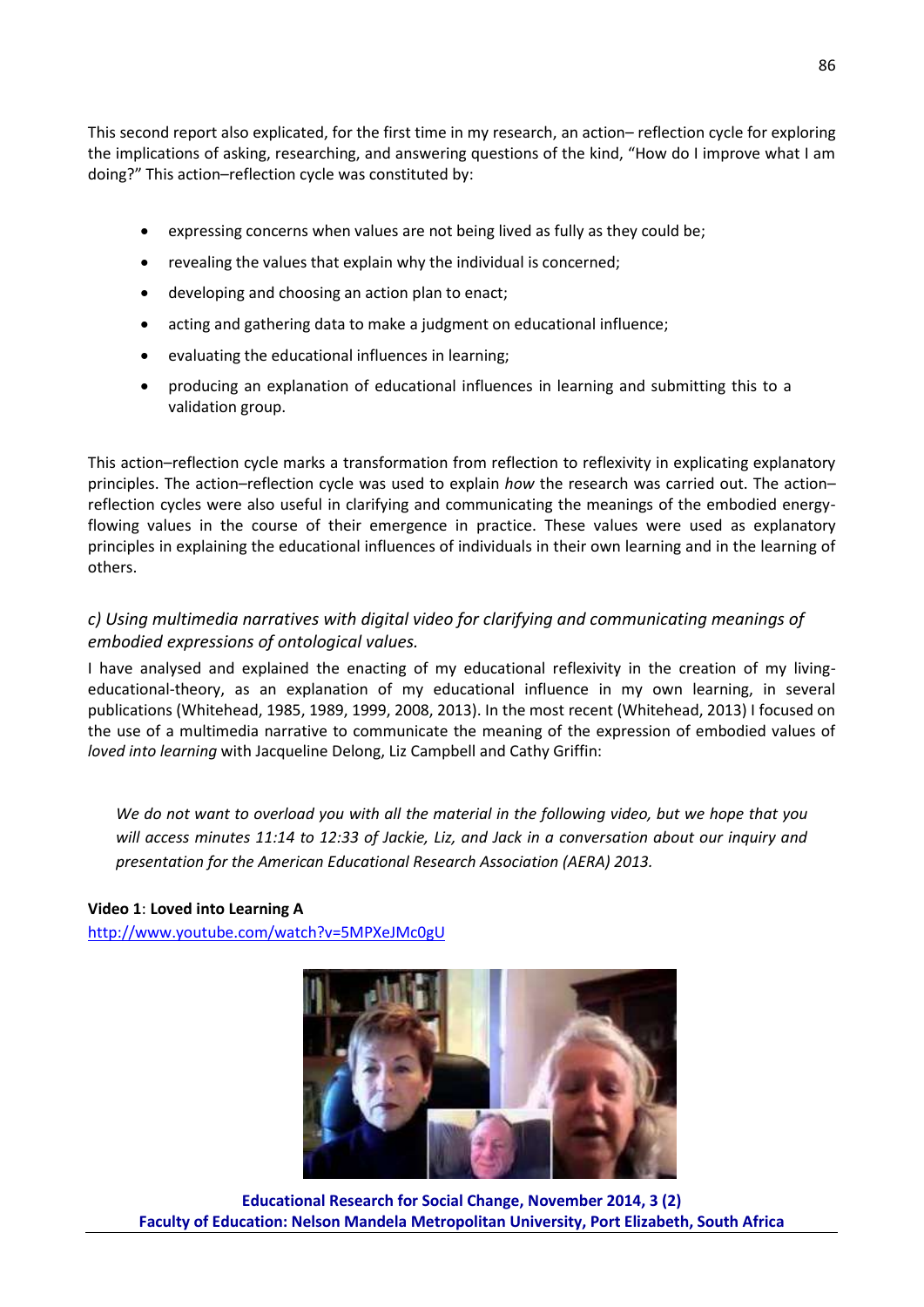During minutes 11:14 to 12:33, the conversation consists of:

*Jack: Your phrase, loved into learning . . . you experienced this being loved into learning with Jackie and possibly some of the other participants on the master's program.*

*[Liz is nodding and smiling.]*

Jack (11:34): Could I just check that? It seemed very important because I don't think Jackie and *myself have focused on Jackie's influence in those terms yet it seemed really important to you that you had experienced that loved into learning that you were able then to communicate, I think, to your own students.*

*Liz (12:01): That's exactly the point I was trying to make, Jack, and I have written about it before in different pieces in my master's and in something I did in your class, Jackie.*

*Jackie: Yes.*

*Liz: I don't know if I actually called it loved into learning, but that is my concise way of explaining what happened.*

I was introduced to the idea of being loved into learning in a conversation where Cathy and Liz explained Jackie's influence in their learning for their master's degree in terms of being loved into learning.

#### **Video 2: Loved into Learning B**

<http://www.youtube.com/watch?v=qcDSqryJ6Jg>



The image above at 1:35 minutes of the 9:45 minute clip above is taken where we are talking about being loved into learning. As I move the cursor backwards and forwards around 1:35 minutes I experience the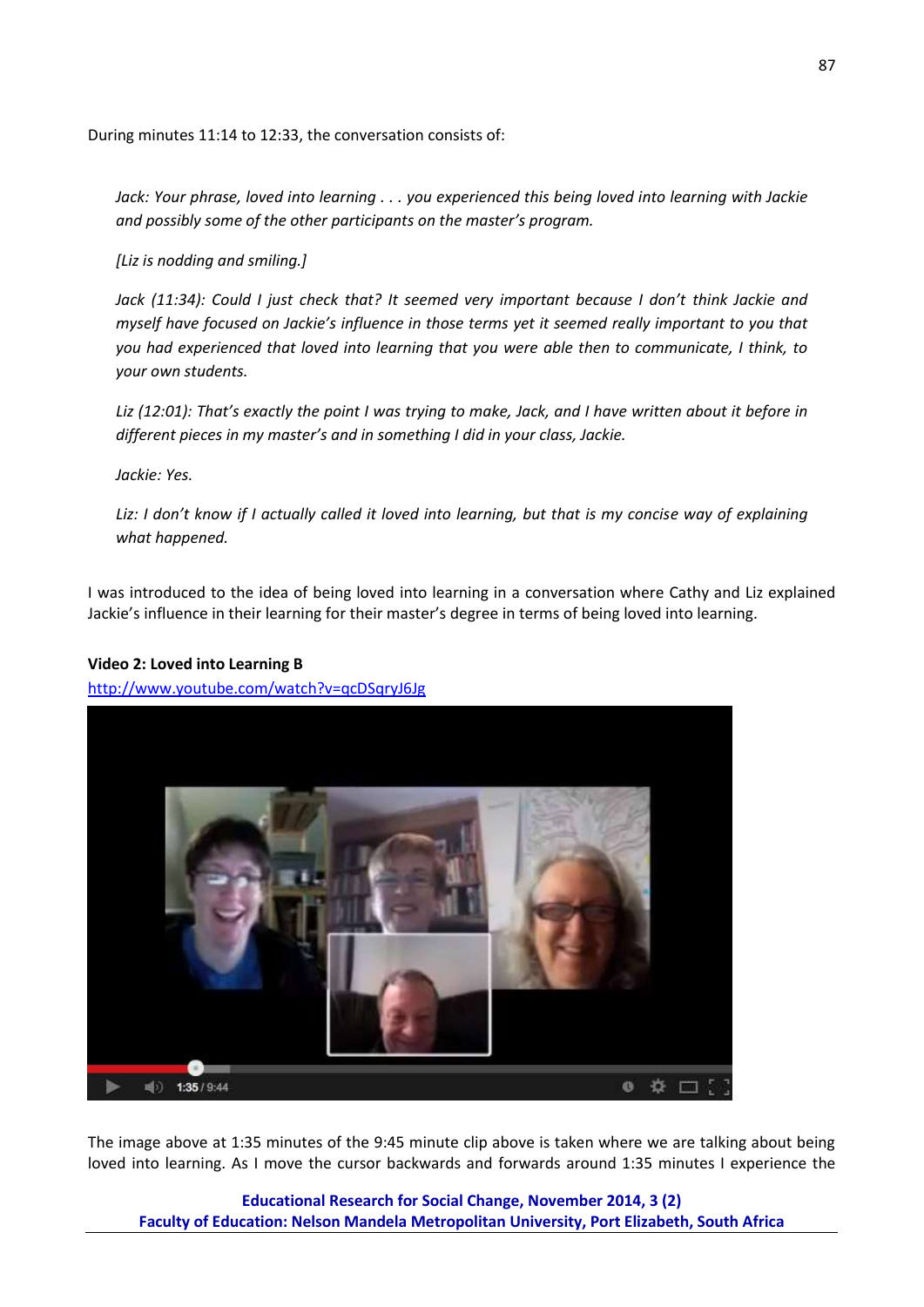empathetic resonance (Huxtable, 2009) of Liz's, Cathy's, Jackie's, and my own energy-flowing value of being loved into learning. To communicate my embodied expression of meaning I need both the visual data showing the expressions above and my linguistic expression of being loved into learning. I am now bringing this meaning into my understanding of a culture of inquiry. Liz and Cathy also brought into Jackie's awareness the quality of loving into learning they experienced in Jackie's tutoring. (Whitehead, 2013, p. 14–15)

#### ii) Enacting educational reflexivity in explaining my educational influence in supervising my students' **research programmes.**

In explaining my educational influence as a supervisor, I focus on my recognition and communication of the relational and ontological values the students use to give meaning and purpose to their life. By sharing my intuitions and insights about the students' expression of these values, their responses help me to evaluate their validity. The meanings of these values often take months to clarify and communicate in the course of their emergence in the practice of the enquiry. The importance of these meanings is that they often provide the explanatory principles and living standards of judgment that distinguish the student's original contribution to knowledge.

Take, for example, Eden Charles' (2007) doctoral enquiry, How can I bring ubuntu as a living standard of *judgement into the academy? Moving beyond decolonisation through societal reidentification and guiltless recognition*.

In the abstract below, I believe that there is clear evidence of the influence of my ideas in the language of " a living-theory thesis", "how I can improve my practice", "a living standard of judgment", and "visual narratives are used to represent and help to communicate the inclusional meanings of these living standards of judgment". In my dialogues with my students, I enact my educational reflexivity by including these meanings, as principles, in all my supervisions. Students' integration of these ideas in their thesis in no way detracts from the uniqueness and originality of their own living-theory and contribution to knowledge. Part of the enactment of my educational reflexivity is in discerning the unique constellation of values and understandings that distinguish this originality and in sharing these understandings with my students.

The originality of Charles' thesis is in bringing ubuntu, as a living standard of judgement, into the academy and in showing how the genesis of a living-theory can move beyond decolonisation through societal reidentification and guiltless recognition. These ideas may have particular significance to South African researchers because of the focus on ubuntu.

#### **Abstract**

This is a living-theory thesis which traces my engagement in seeking answers to my question that focuses on how I can improve my practice as someone seeking to make a transformational contribution to the position of people of African origin. In the course of my enquiry I have recognised and embraced Ubuntu, as part of an African cosmology, both as my living practice and as a living standard of judgement for this thesis. It is through my Ubuntu way of being, enquiring and knowing that my original contribution to knowledge has emerged.

Two key approaches are identified and described in depth: 'guiltless recognition' and 'societal re-identification'. These emerge from a perception of self that is distinct within but not isolated in an awareness of 'inclusionality'. They are intimately related concepts. Guiltless recognition allows us to move beyond the guilt and blame that maintains separation and closes down possibility. It provides a basis for action and conception that moves us towards the imagined possibilities of societal reidentification with Ubuntu.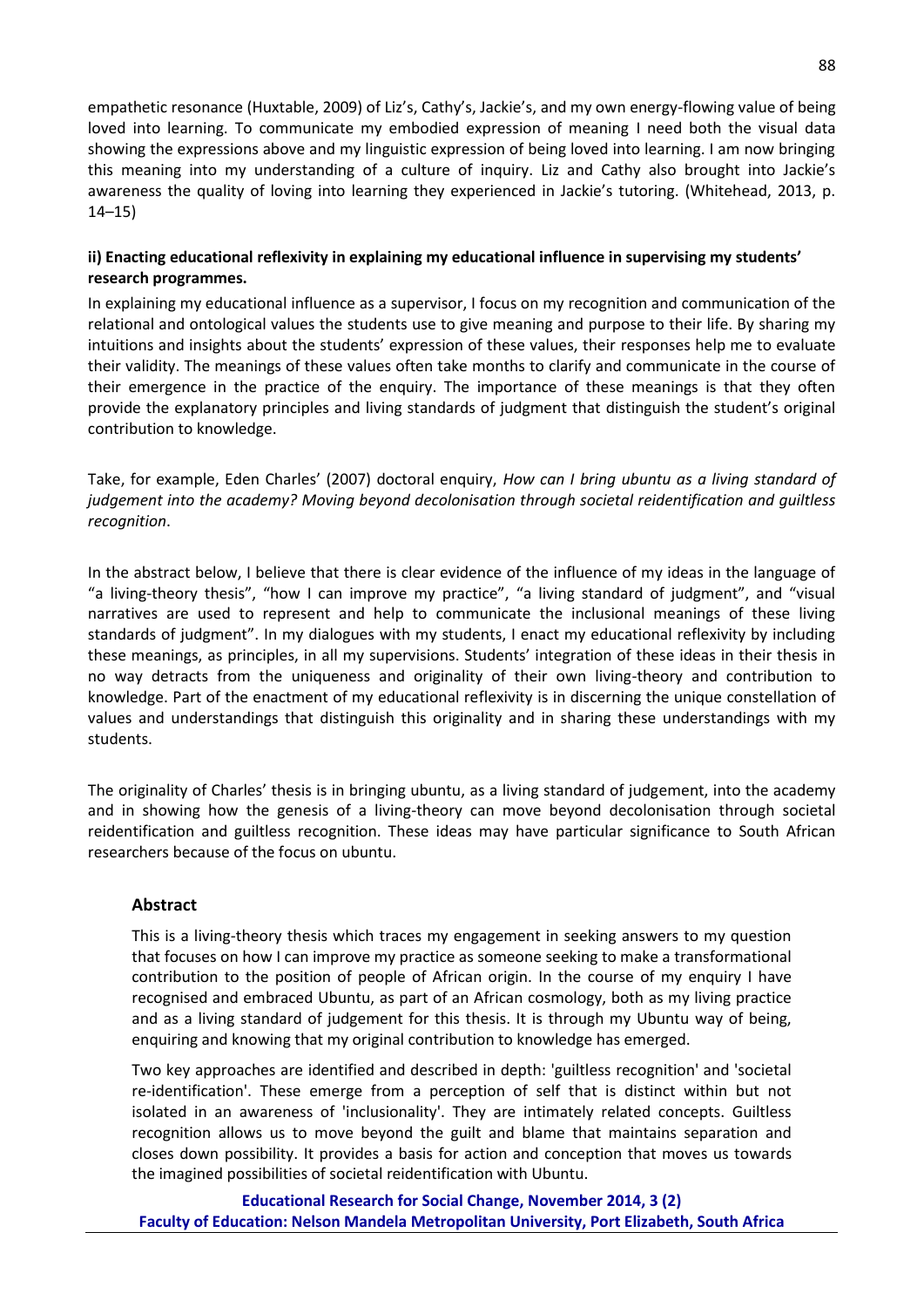Both 'guiltless recognition' and 'societal reidentification' embody strategic and epistemological practices that move away from severing, colonising thought, towards ways of being that open up new possibilities for people of African origin and for humanity generally.

Visual narratives are used to represent and help to communicate the inclusional meanings of these living standards of judgement. The narratives are focused on my work as a management consultant and include my work with Black managers. They explain my educational influence in creating and sustaining the Sankofa Learning Centre for Black young people in London. They include my living as a Black father seeking to remain present and of value to my son within a dominant discourse/context in which this is a contradiction to the prevalent stereotype. (Charles, 2007)

I think it worth stressing that in enacting my educational reflexivity in explaining my educational influence in supervising my students' research programmes, I share ideas from my own research programme into living-educational-theories that I believe may be helpful to students in the generation of their own. I take care to explain to every student that there is a danger they should consider: of me unwittingly imposing my ideas on them because of the differential power relation between student and supervisor. I am thinking here of the ideas that distinguish the principles in my educational reflexivity and that are worth emphasising:

- generating a living-educational-theory as individuals' explanation of their educational influence in their own learning, in the learning of others, and in the learning of the social formations that influence the practice and the writings;
- exploring the implications of asking, researching, and answering questions of the kind, "How do I improve what I am doing?" in which "I" can exist as a living contradiction;
- using visual narratives with digital technology to clarify and communicate the meanings of embodied expressions of ontological and relational values in explanatory principles and living standards of judgment;
- submitting explanations of educational influence to a validation group of between three and eight peers with questions such as those described earlier.

The fact that so many (some 32, between 1996 and 2012) of my doctoral students have been recognised by internal and external examiners as making their own original contributions to knowledge is an indication that I have succeeded in enacting my educational reflexivity in a way that supported, rather than constrained, my students' creativity (Pound, Laidlaw, & Huxtable, 2009).

#### **iii) Enacting educational reflexivity in explaining educational influences in the learning of social formations.**

Individuals cannot avoid the sociohistorical and sociocultural influences in their practice and their writings. Hence, it is important to demonstrate, in valid explanations of educational influence, that the individual is aware of these influences. This awareness is supported by the third question in a validation group: "How can I deepen and extend my understandings of the sociohistorical and sociocultural influences in my writing and practice?" In helping me to focus on this aspect of enacting educational reflexivity, I am indebted to the following insight offered by the late Susan Noffke about the process of generating living-educationaltheory: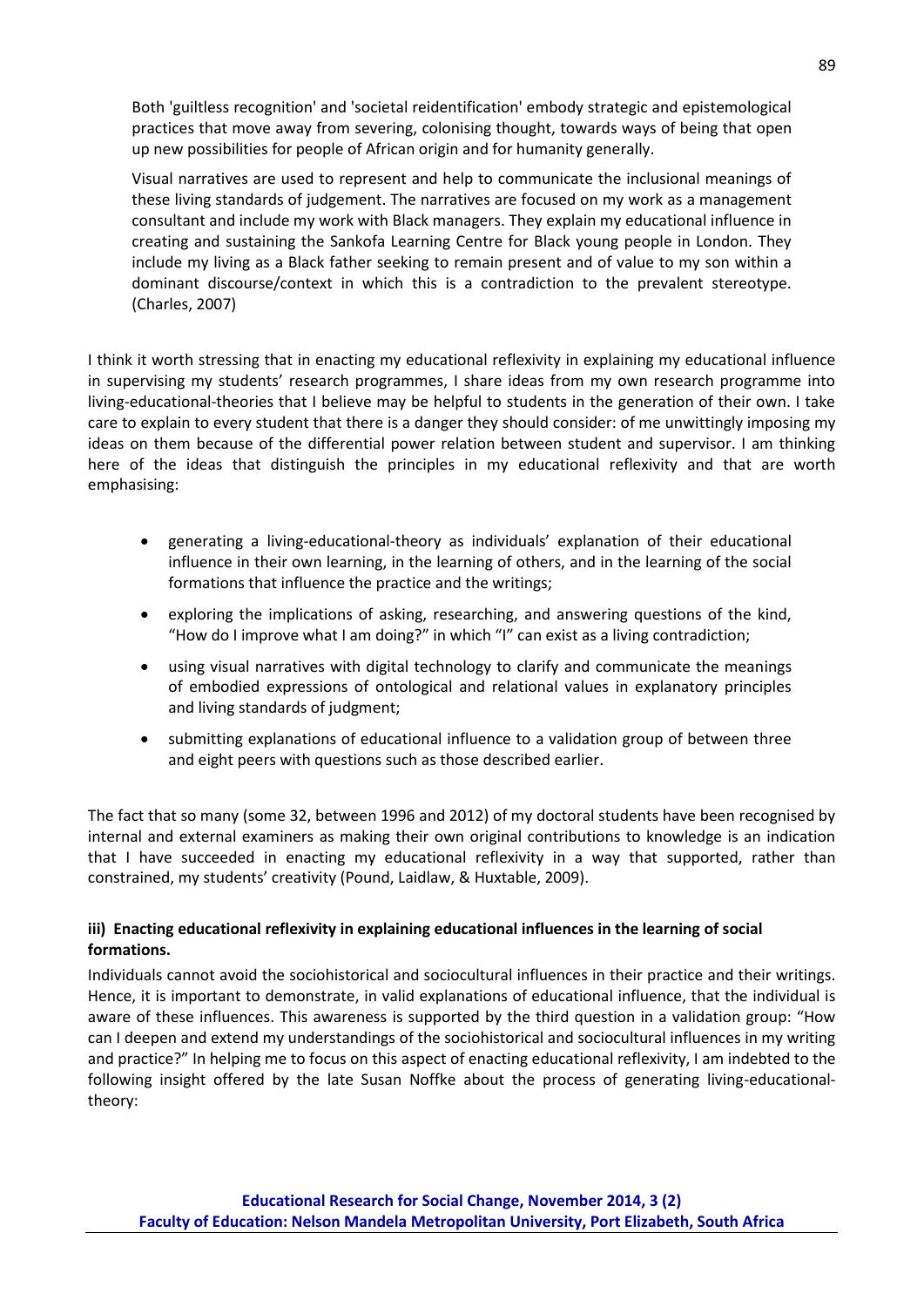*As vital as such a process of self-awareness is to identifying the contradictions between one's espoused theories and one's practices, perhaps because of its focus on individual learning, it only begins to address the social basis of personal belief systems. While such efforts can further a kind of collective agency (McNiff, 1988), it is a sense of agency built on ideas of society as a collection of autonomous individuals. As such, it seems incapable of addressing social issues in terms of the interconnections between personal identity and the claim of experiential knowledge, as well as power and privilege in society (Dolby, 1995; Noffke, 1991). The process of personal transformation through the examination of practice and self-reflection may be a necessary part of social change, especially in education; it is however, not sufficient. (Noffke, 1997, p. 329)*

I agree with Noffke's criticism, which focuses on the need to address social issues in terms of power and privilege in society and the interconnections between personal identity and the claim of experiential knowledge.

In enacting educational reflexivity in the generation of living-educational-theories, it is not possible for every individual to address all of the social issues—economic, political, sociohistorical, and sociocultural that influence our enquiries. Many practitioner–researchers understandably focus on making changes in everyday workplace and community contexts without engaging with these wider social influences. Yet, as Susan Noffke has pointed out above, we will need to collectively engage in such issues if we are to contribute to both personal and social transformations in enhancing the flow of values that carry hope for the flourishing of humanity.

One complex value that all practitioner–researchers could hold themselves accountable to living as fully as possible is that of living global citizenship (Coombs, Potts, & Whitehead 2014). Each one of us is likely to give our own unique meaning to living global citizenship because of the particular constellation of values we use to give meaning and purpose to our lives. In fulfilling my own responsibility to this complex value, I bring it into my supervisions and public presentations on my research. For example, in a keynote presentation in Singapore on improving learning and practice in the workplace through Living Theory research (Whitehead, 2014b), I emphasised the importance of focusing on workplace learning in the creation of living theories with values that carry hope for the flourishing of humanity. This inclusion of such values is of paramount importance in cultures such as Singapore and other economies, both successful and unsuccessful, where the language of economics dominates workplace learning. This is perhaps one of the world's greatest global challenges. To meet it will require supervisors of adult learners in the workplace to support the generation of living theories that are both focused on improving practice and contributing to economic well-being, and on enhancing the flow of values that carry hope for the flourishing of humanity.

When thinking of an example of living global citizenship, the life of Nelson Mandela is accepted by many as expressing this value—as I explained in my Mandela Day Lecture on July 18, 2011 (Whitehead, 2011). The idea of Mandela Day is that each one of us:

*devote just 67 minutes of their time to changing the world for the better, in a small gesture of solidarity with humanity, and in a small step towards a continuous, global movement for good. (http://www.unric.org/en/nelson-mandela-day/26957-can-you-spare-67-minutes-of-your-timehelping-others)*

Mandela (2006), like Charles (2007) above, has stressed the importance of ubuntu as a way of being and a value that carries hope for the flourishing of humanity.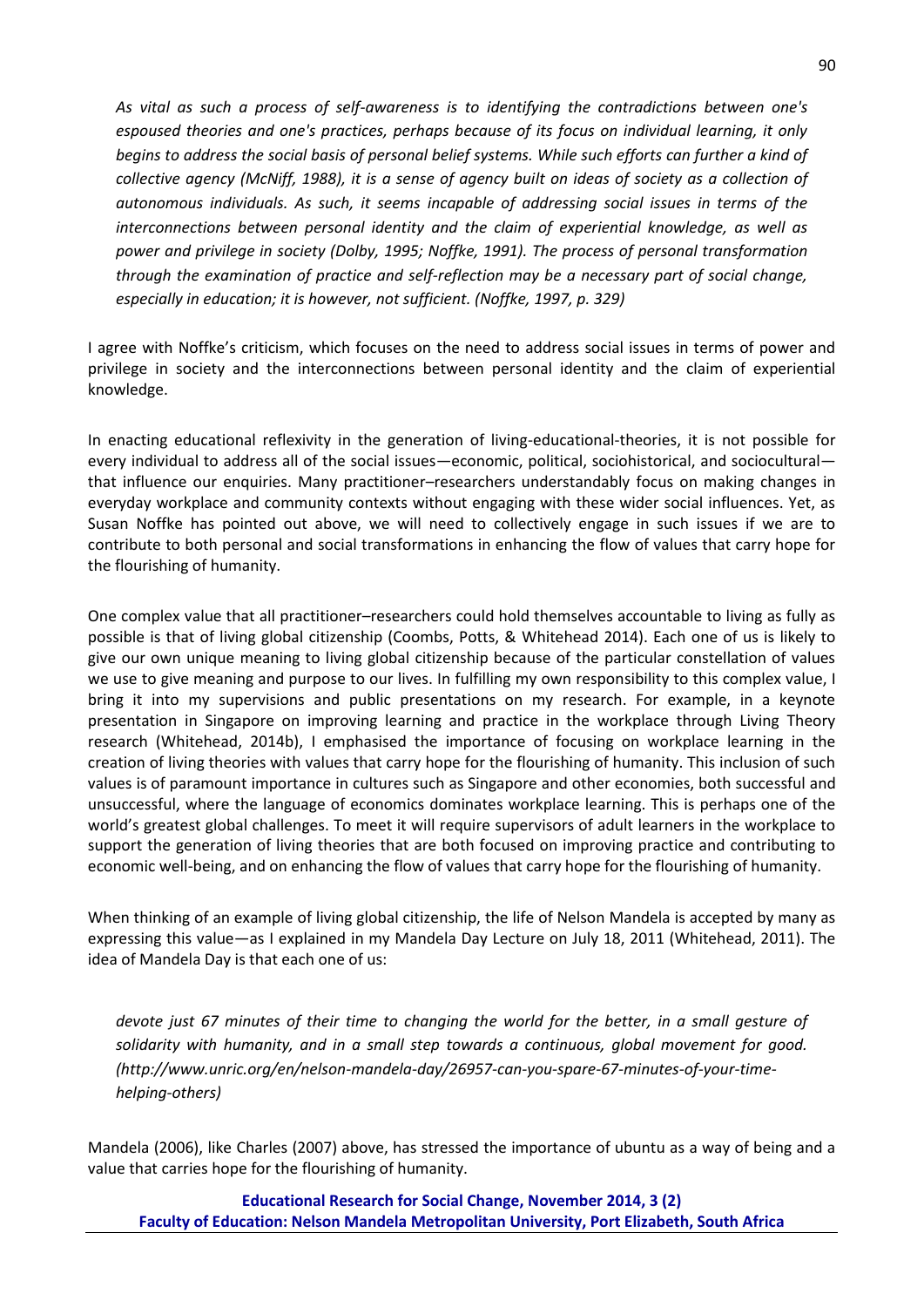In enacting educational reflexivity in explaining educational influences in the learning of social formations, I am stressing the importance of holding ourselves and each other to account for living, as fully as we can, ubuntu ways of being in our social contexts.

## **Conclusion**

Evidence has been provided to justify the claim that supervising the enacting of educational reflexivity in creating a living-educational-theory can both improve practice and generate knowledge in making scholarly, academically legitimate, and original contributions to educational knowledge.

The implications of legitimating and spreading the influence of educational reflexivity in living-educationaltheories are far reaching as individuals explain their educational influence in their own learning, in the learning of others, and in the learning of social formations.

Perhaps the most significant implication is in contributing to a social movement, across cultural boundaries, that can contribute to enhancing the flow of ontological, energy-flowing, values that carry hope for the flourishing of humanity in ubuntu ways of being (Whitehead, 2011). This contribution will meet resistance from those pressures for economic globalisation that are contributing to increases in inequality around the world (Piketty, 2014; Stiglitz, 2013).

The supervision of living-educational-theories is not opposed to economic well-being. It includes economic well-being as an ontological value. The way this can be done has been demonstrated in Kaplan's (2013) research in South Africa in generating her living-educational-theory with her question: "How do I use my living and lived experience to influence creative economic independence in others?"

Making these values the distinguishing qualities in enacting reflexivity in supervision is a necessary but not sufficient condition for making the world a better place to be. We must also make these values public in our explanations of how we are accounting to ourselves and to each other for living these values as fully as possible in supervising research into creating living-educational-theories.

# **References**

- Campbell, E. (2013). [The heART of learning: Creating a loving culture-of-inquiry to enhance self-determined](http://ejolts.net/node/214)  [learning in a high school classroom.](http://ejolts.net/node/214) *Educational Journal of Living Theories*, *6*(2), 45–6. Retrieved from <http://ejolts.net/node/211>
- Carr, W., & Kemmis, S. (1986). *Becoming critical*. London, UK: Falmer Press.
- Charles, E. (2007). *How can I bring ubuntu as a living standard of judgement into the academy? Moving beyond decolonisation through societal reidentification and guiltless recognition* (Doctoral dissertation, University of Bath, UK). Retrieved from<http://www.actionresearch.net/living/edenphd.shtml>
- Coombs, S., Potts, M., & Whitehead, J. (2014). *International educational development and learning through sustainable partnerships: Living global citizenship*. London, UK: Palgrave Macmillan.
- Creswell, J. W. (2007). Qualitative inquiry and research design: Choosing among five approaches. California, USA: Sage.
- Dadds, M., & Hart, S. (2001). *Doing practitioner research differently*. London, UK: RoutledgeFalmer.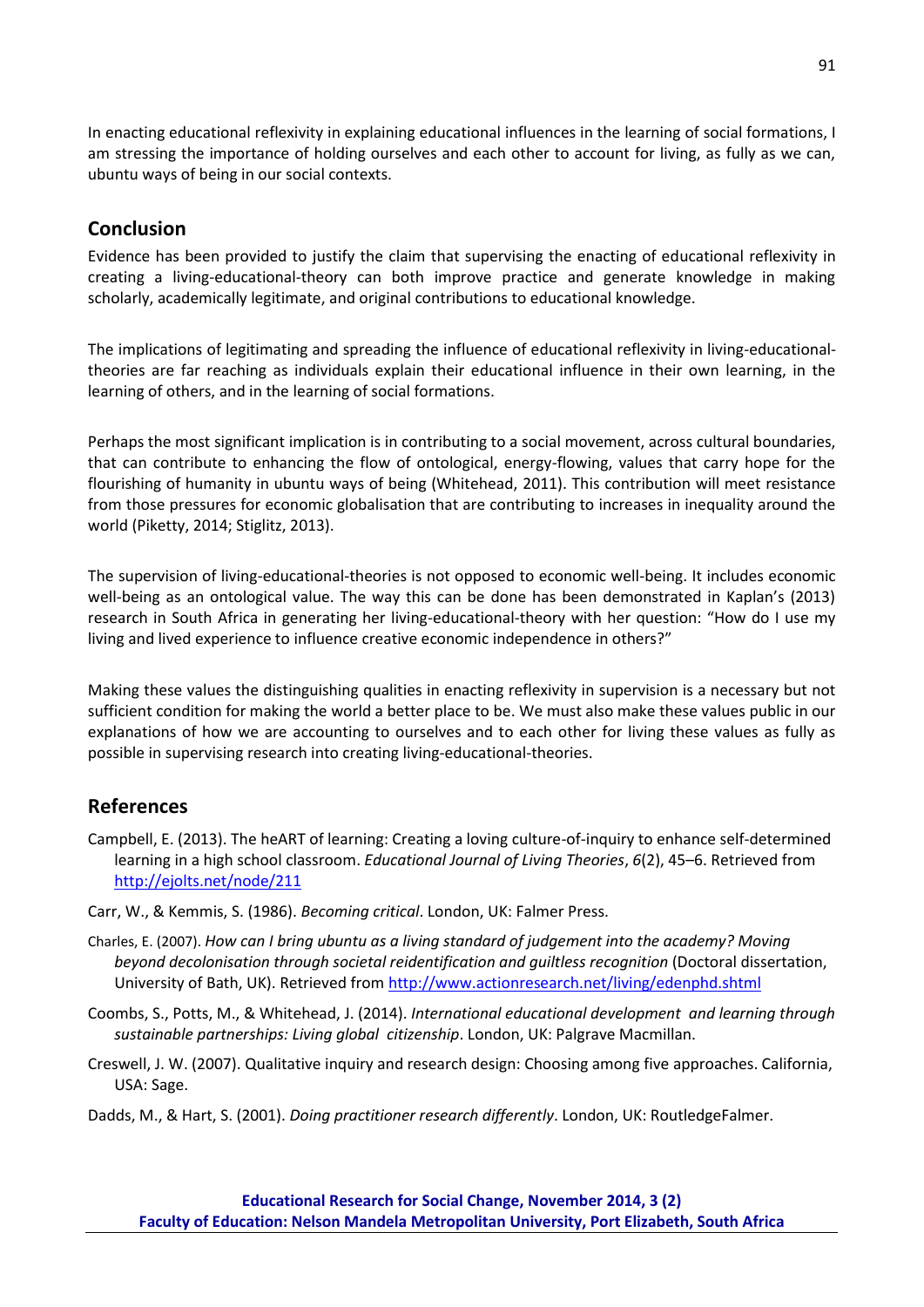- Delong, J. (2002). *How can I improve my practice as a Superintendent of Schools and create my own livingeducational-theory* (Doctoral dissertation, University of Bath, UK). Retrieved from [http://www.actionresearch.net/delong.shtml](http://www.google.com/url?q=http%3A%2F%2Fwww.actionresearch.net%2Fdelong.shtml&sa=D&sntz=1&usg=AFQjCNHOowQyhPWLu1AIboZBucWvkyh-9Q)
- Delong, J. (2013)[. Transforming teaching and learning through living-theory action research in a culture-of](http://ejolts.net/node/213)[inquiry.](http://ejolts.net/node/213) *Educational Journal of Living Theories*, *6*(2), 25–44. Retrieved from<http://ejolts.net/node/213>
- Delong, J. (2014, May). *How has living-theory research transformed my life and influenced the world around me?* Presentation at the Barn Sharing Session of the Bluewater District School Board Head Office, Canada. Retrieved from <http://www.spanglefish.com/ActionResearchCanada/index.asp?pageid=304629>

Ellis, C., Adams, T. E., & Bochner, A. P. (2011). Autoethnography: An overview. *Historical Social Research,* 

*36*(4), 273–290.

Feyerabend, P. (1975). *Against method*. London, UK: Verso.

- Griffin, C. (2103)[. Transforming teaching and learning practice by inviting students to become evaluators of](http://ejolts.net/node/215) [my practice.](http://ejolts.net/node/215) *Educational Journal of Living Theories*, *6*(2), 62–77. Retrieved from <http://ejolts.net/node/215>
- Habermas, J. (1976). *Communication and the evolution of society*. London, UK: Heinemann.
- Huxtable, M. (2009). How do we contribute to an educational knowledge base? A response to Whitehead and a challenge to BERJ. *Research Intelligence*, 107, 25–26. Retrieved from <http://www.actionresearch.net/writings/huxtable/mh2009beraRI107.pdf>
- Kaplan, B. (2013). *[How do I use my living and lived experience to influence](http://www.actionresearch.net/living/kaplan/KaplanMTech032014.pdf) creative economic independence [in others?](http://www.actionresearch.net/living/kaplan/KaplanMTech032014.pdf)* (Master's thesis, Durban University of Technology, South Africa. Retrieved from <http://www.actionresearch.net/living/kaplan/KaplanMTech032014.pdf>
- Mandela, N. (2006). *The ubuntu experience* [Video file]. Retrieved from <http://www.youtube.com/watch?v=ODQ4WiDsEBQ>
- Noffke, S. (1997). Professional, personal, and political dimensions of action research. In M. Apple, (Ed.), *Review of Research in Education*, Vol. 22. Washington, USA: AERA.
- Phillips, I. (2011). *My emergent African great story 'Living I' as naturally including neighbourhood, embodying an audacious Valuing Social Living Pedagogy and imagining the universe luminously, as an energetic inclusion of darkness throughout light and light in darkness* (Doctoral dissertation, University of Bath, UK). Retrieved fro[m http://www.actionresearch.net/writings/phillips.shtml](http://www.actionresearch.net/writings/phillips.shtml)
- Piketty, T. (2014). *Capital in the twenty-first century*. London, UK: Belknap.
- Polanyi, M. (1958). *Personal knowledge: Towards a post-critical philosophy*. London, UK: Routledge and Kegan Paul.
- Popper, K. (1975). *The Logic of Scientific Discovery.* London, UK: Hutchinson & Co.
- Pound, R., Laidlaw, M., & Huxtable, M. (2009). *Jack Whitehead validations*. Bath, UK: Bear Flat Publishing. Retrieved from http://www.actionresearch.net/writings/jack/jackvalidationsb.htm
- Stiglitz, J. (2013). *The price of inequalities*. London, UK: Penguin.
- Whitehead, J. (1976a). *An 11–14 mixed ability project in Science: The report on a local curriculum development*. Retrieved from<http://www.actionresearch.net/writings/jack/jwmaemarch1976all.pdf>

Whitehead, J. (1976b). *Improving learning for 11 to 14-year-olds in mixed ability Science groups*. Swindon, UK: Wiltshire Curriculum Development Centre. Retrieved from <http://www.actionresearch.net/writings/ilmagall.pdf>